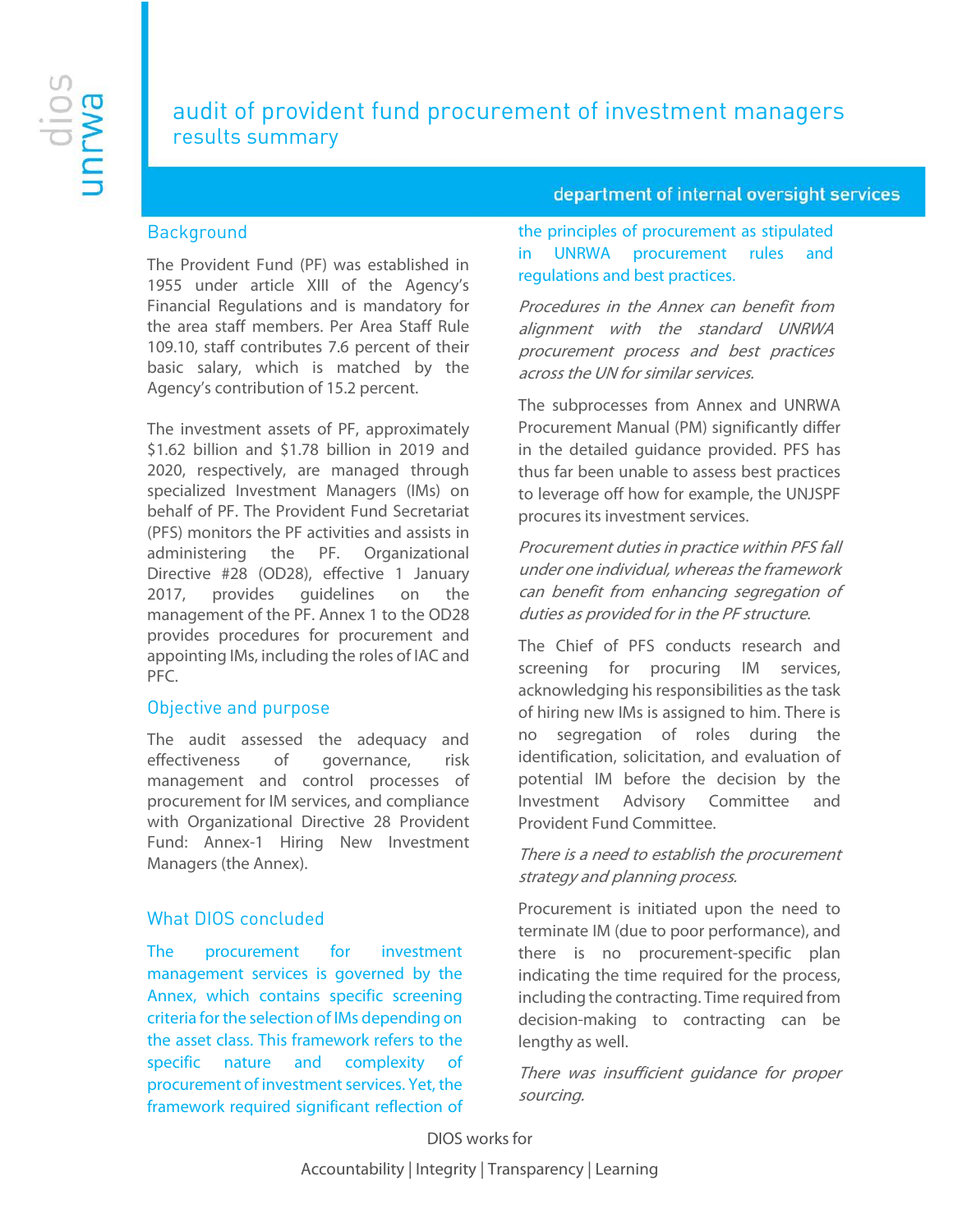The research/sourcing was conducted using multiple sources; however, the utilization of prescribed criteria was undocumented.

### The screening/evaluation process needed enhancement.

Screening criteria were developed, but its utilization to arrive at the shortlist presented to the IAC for selection is undocumented. Deadline extension and additional information were not shared with all participating bidders, and there was no procedure in the framework for communication and bid opening to ensure all bidders are treated in a fair and nondiscriminatory manner.

## The final selection of IM is documented, while written confirmation of no conflict of interest could be beneficial.

The IAC's deliberation to arrive at a recommendation of selected IM is minuted, focusing on the presentations given. UNRWA PM required written confirmation by evaluation committees (to confirm no conflict of interest), whereas the requirement for IACs objectivity is embedded in their overall requirement in OD28.

### The record-keeping and filing system needed improvement.

The Annex does not contain a standard requirement to establish a procurement file, to maintain all relevant information, including correspondence with potential IMs, while UNRWA good practice is included in the PM.

There is a need to develop guidelines for contract awards, fee negotiation and define contractual instruments.

PFS was able to negotiate a reduction of fees despite the lack of specific guidelines. Contracts are open-ended, to suit per PFS the specific circumstances, which may not be in line with best practice within UNRWA to have finite period (renewable) contracts.

## What DIOS recommends

DIOS made seven recommendations of which three are high risk (Recommendation #1, #2 & #5):

Finance Department should enhance the Provident Fund procurement framework by incorporating the procurement principles as set out in OD 10, UNRWA PM, and best practices, as relevant.

Finance Department should ensure that the segregation of responsibilities is adequately established within PFS for the procurement process (including screening/research, selection) to ensure its fairness, integrity, and transparency.

Finance Department should ensure that PFS prepares an operational procurement plan defining the requirements of the activity to guide the procurement process for each IM and to shorten the time between needs identification and contracting to effect more efficient procurement.

Finance Department should include appropriate guidance in the Annex on the sourcing process to enhance the clarity and compliance

Finance Department should ensure that the  $5$  evaluation of bidders is properly conducted and documented in accordance with evaluation criteria established to identify the proposal offering the greatest overall benefit in response to the requirements described in the solicitation documents. In addition, Finance Department should strengthen the solicitation process, including implementing guidelines for communication with potential bidders and proposal procedures, reflecting the principles of procurement.